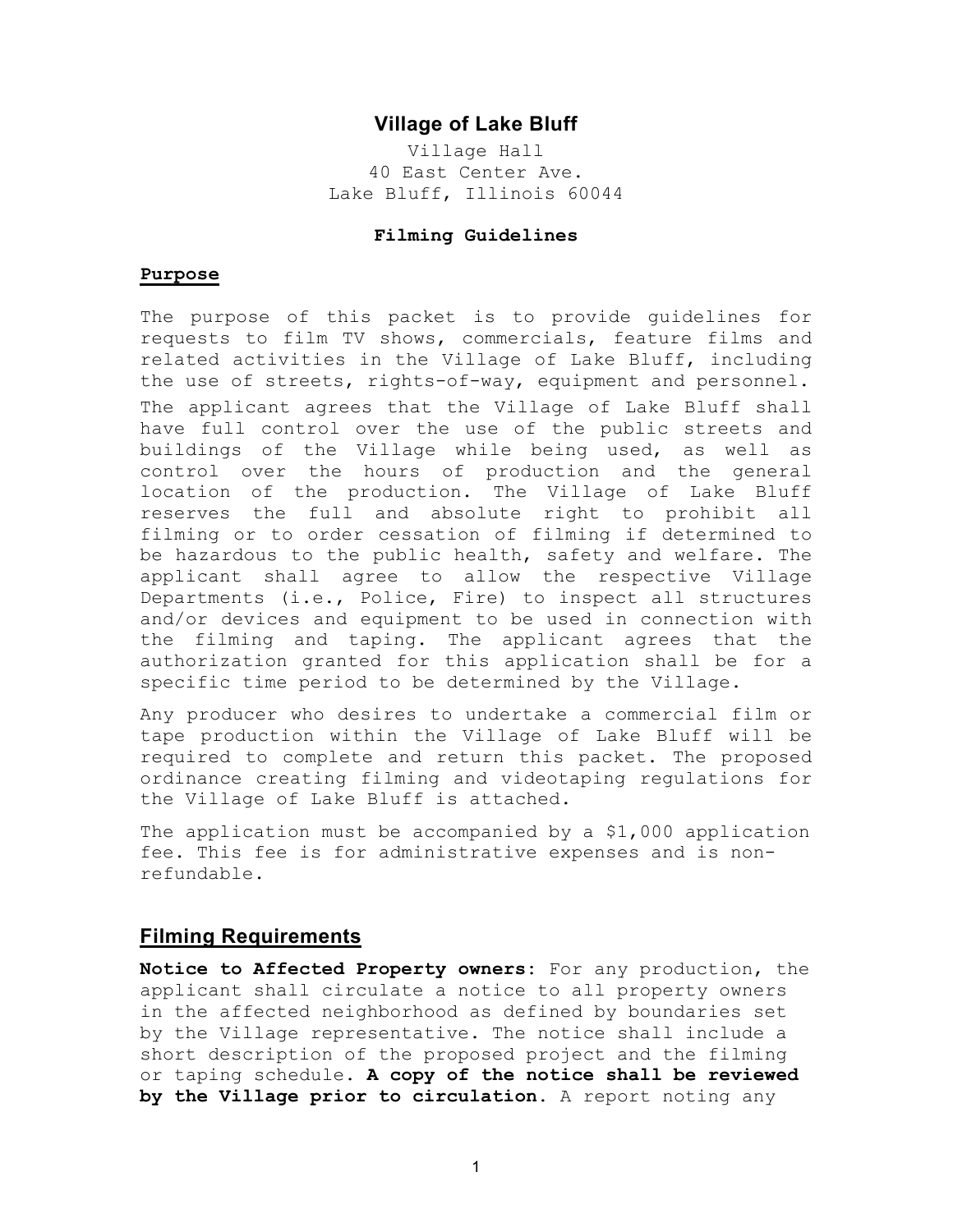resident's reaction along with the addresses and phone numbers of all property owners must be provided by the applicant. This complete report must be delivered to the Village Administrator's officer a minimum of five (5) days in advance of the desired production date.

#### Notice and Report Attached:

**On-Site Location Coordinator:** For the duration of the production, the producer shall provide a permanent on-site location coordinator who shall act as liaison between the production company, Village, property owner(s) and Village residents and be available at the location particularly during the filming period

### **On-Site Location Coordinator Information:**

| Name:                   |               |
|-------------------------|---------------|
| Title:                  |               |
| On-Site Location Phone: |               |
| Office Phone:           | Pager Number: |

**Security:** The applicant must contact the Village of Lake Bluff Police Department as soon as filming location and schedules are known. The Village will review all plans for production and advise the applicant of the extent of the security that must be provided. All traffic protection and devices (signs, barricades, etc.) are to be provided the applicant.

**Use of Village Personnel / Equipment:** The producer agrees to pay for the costs of any Police, Fire, Public Works, or other village personnel assigned to the project (whether specifically requested by the producer or not) at a rate equal to the salary and benefits paid to the individual employee by the Village (this will include overtime pay as necessary). Remuneration rates for the use of any Village equipment shall be established on a case-by-case basis.

**Police protection** must be arranged through the Police Chief at 847-234-2151. **Fire Protection** must be arranged through the Fire Chief at 847-234-5158.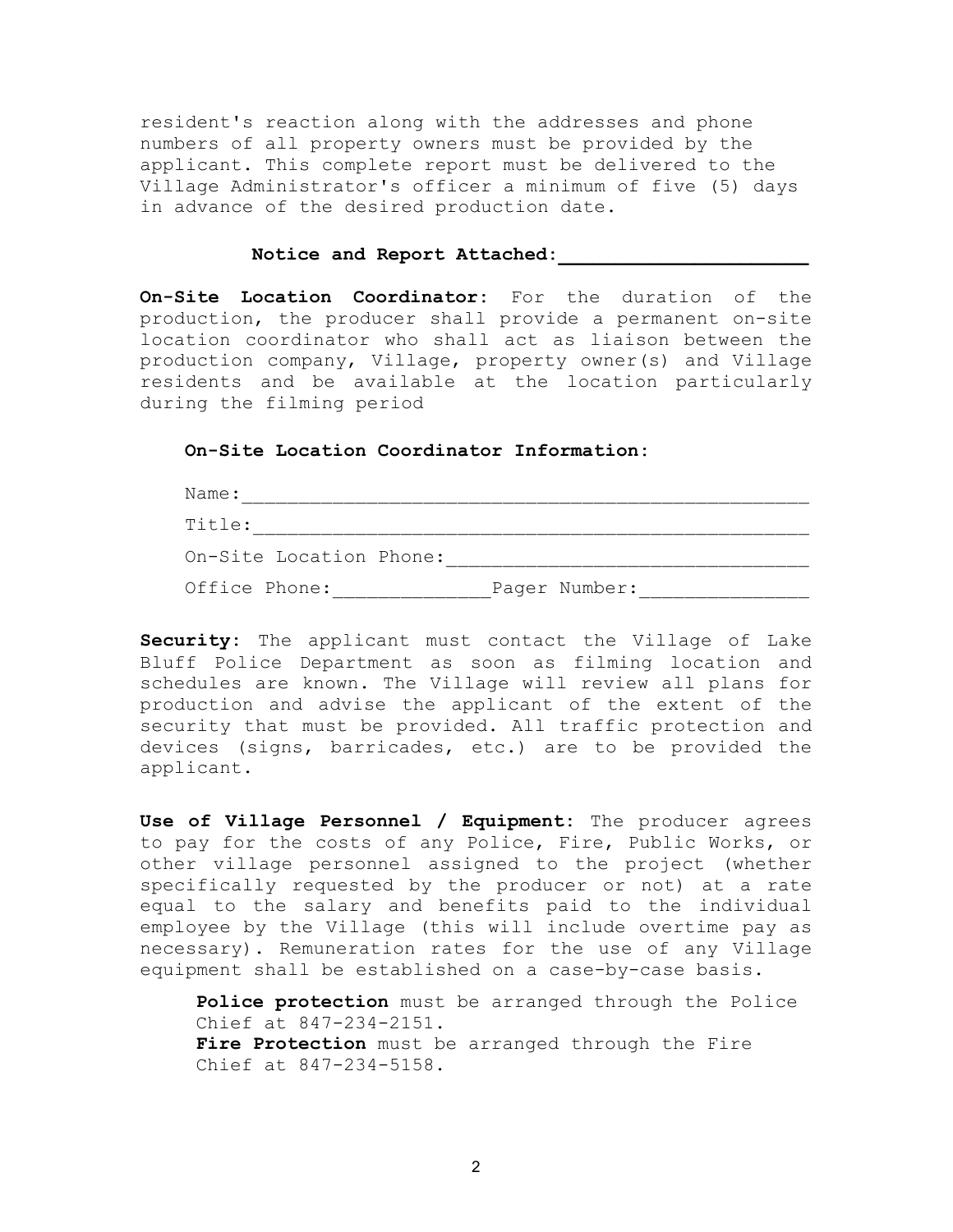(Cancellations must be made to the persons working the detail at least 36 hours before scheduled detail).

**Use of Village Property:** Depending upon the extent of the use of Village property, the producer agrees to reimburse the Village for inconveniences when using public property. The following is the rate schedule:

- \* \$2,000 per day for disruptive use
- \* \$1,000 per day for nondisruptive use
- \* \$ 200 per hour for total closure of public street or right-of-way
- \* \$ 100 per hour for partial closure or obstruction of public street or right-of-way

Restoration deposits are required for all cases where items in the public way are disturbed. Value is based on actual replacement cost of any items disturbed.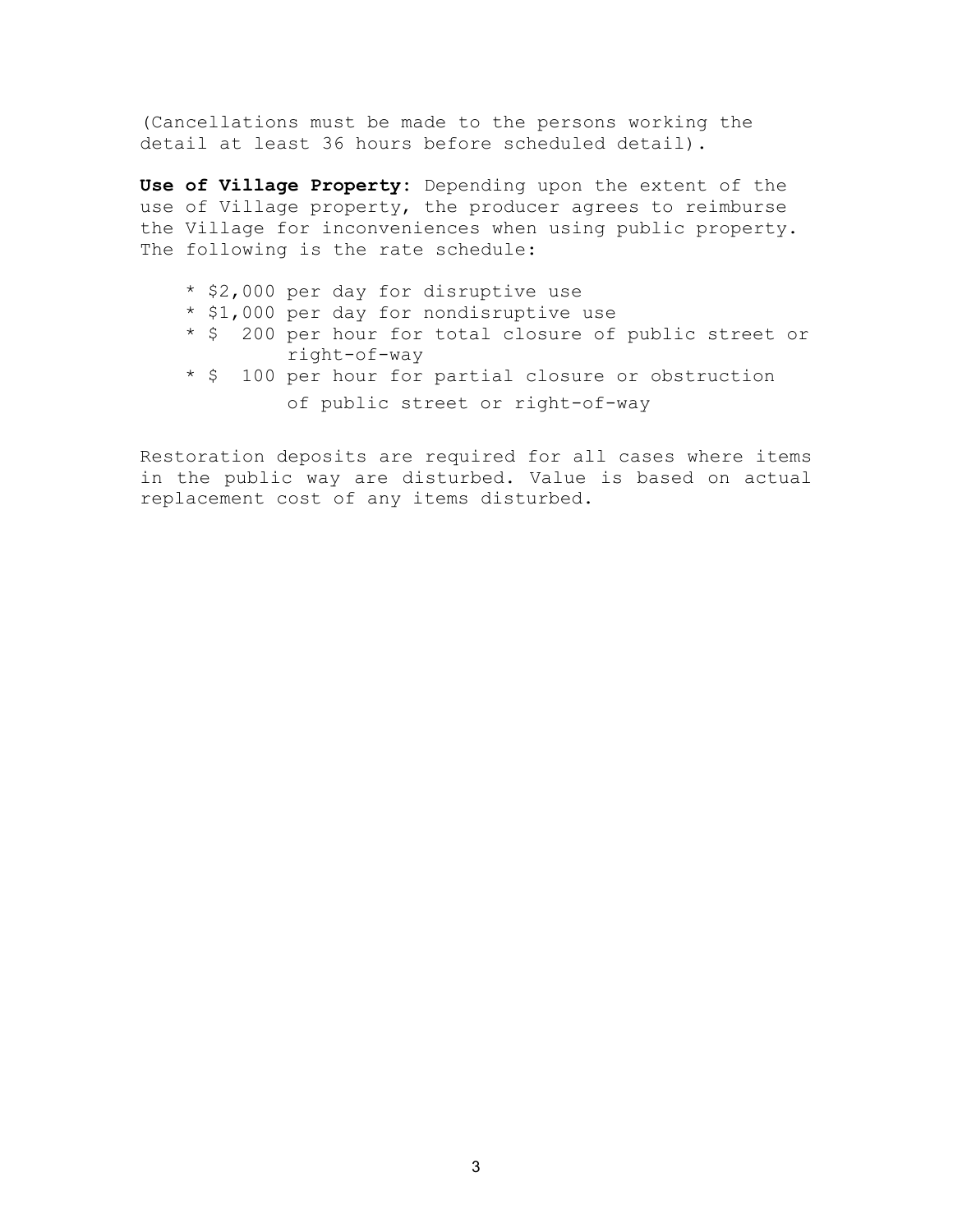## **Village of Lake Bluff**

#### **APPLICATION**

for Commercial Filming or Taping

 $\overline{\phantom{a}}$  , and the contract of the contract of the contract of the contract of the contract of the contract of the contract of the contract of the contract of the contract of the contract of the contract of the contrac (Title of the commercial or program)

| Local Address                                                                                                                                                                                                                 |  |                                |  |  |  |
|-------------------------------------------------------------------------------------------------------------------------------------------------------------------------------------------------------------------------------|--|--------------------------------|--|--|--|
|                                                                                                                                                                                                                               |  | State <u>Communication</u> Zip |  |  |  |
|                                                                                                                                                                                                                               |  |                                |  |  |  |
| Name of Producer                                                                                                                                                                                                              |  |                                |  |  |  |
| Name of Production Manager                                                                                                                                                                                                    |  | Phone<br>———————               |  |  |  |
| Name of Location Manager Manager Manusculphone                                                                                                                                                                                |  |                                |  |  |  |
| Officer Phone Mome Phone _________ Pager _                                                                                                                                                                                    |  |                                |  |  |  |
| Illinois Film Office Representative [100] [11] The Contract Representative                                                                                                                                                    |  |                                |  |  |  |
|                                                                                                                                                                                                                               |  | Phone                          |  |  |  |
| ta de la constitución de la constantin de la constitución de la constitución de la constitución de la constitución de la constitución de la constitución de la constitución de la constitución de la constitución de la const |  |                                |  |  |  |

Date of actual Filming in the Village

**(Note: \$1,000 non-refundable application fee must accompany application)** 

### **Production Information**

Type of production: (Please Circle)

Commercial Feature Film Television Training Film

# Public Service

Number of persons involved with the production, including cast and crew:\_\_\_\_\_\_\_\_\_\_\_\_\_\_\_\_\_\_\_\_\_\_\_\_\_\_\_\_\_\_\_\_\_\_\_\_\_\_\_\_\_\_\_

Identify any assembly or staging areas required for equipment personnel for site preparation or production:

 $\overline{\phantom{a}}$  ,  $\overline{\phantom{a}}$  ,  $\overline{\phantom{a}}$  ,  $\overline{\phantom{a}}$  ,  $\overline{\phantom{a}}$  ,  $\overline{\phantom{a}}$  ,  $\overline{\phantom{a}}$  ,  $\overline{\phantom{a}}$  ,  $\overline{\phantom{a}}$  ,  $\overline{\phantom{a}}$  ,  $\overline{\phantom{a}}$  ,  $\overline{\phantom{a}}$  ,  $\overline{\phantom{a}}$  ,  $\overline{\phantom{a}}$  ,  $\overline{\phantom{a}}$  ,  $\overline{\phantom{a}}$ 

 $\overline{\phantom{a}}$  , and the contribution of the contribution of the contribution of the contribution of the contribution of the contribution of the contribution of the contribution of the contribution of the contribution of the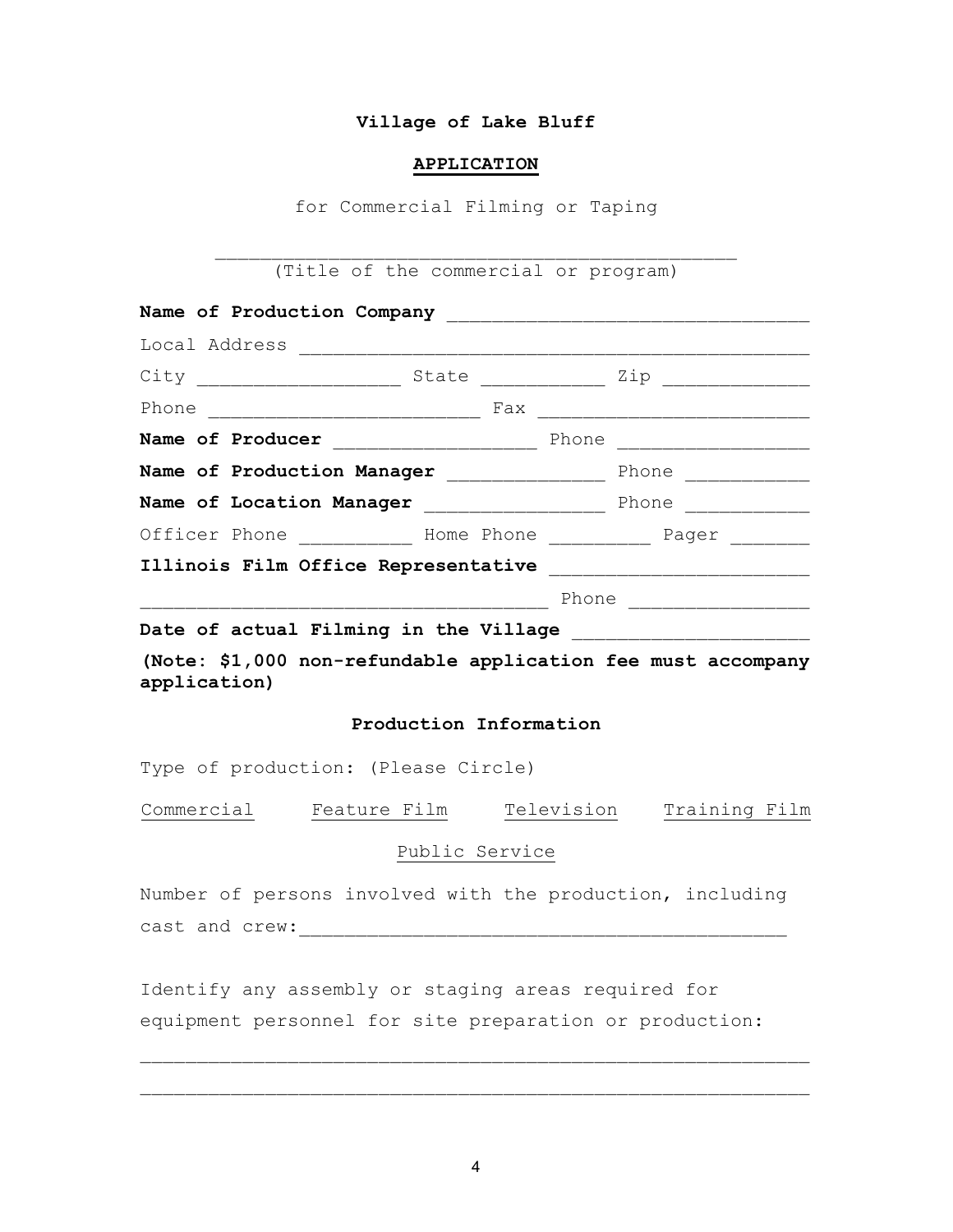Identify any areas in which public access will be restricted during production:\_\_\_\_\_\_\_\_\_\_\_\_\_\_\_\_\_\_\_\_\_\_\_\_\_\_\_\_\_\_

|  |                                             |  |  |  | Identify any public right(s)-of-way or public building(s) |  |
|--|---------------------------------------------|--|--|--|-----------------------------------------------------------|--|
|  | which are needed for use during production: |  |  |  |                                                           |  |

 $\overline{\phantom{a}}$  ,  $\overline{\phantom{a}}$  ,  $\overline{\phantom{a}}$  ,  $\overline{\phantom{a}}$  ,  $\overline{\phantom{a}}$  ,  $\overline{\phantom{a}}$  ,  $\overline{\phantom{a}}$  ,  $\overline{\phantom{a}}$  ,  $\overline{\phantom{a}}$  ,  $\overline{\phantom{a}}$  ,  $\overline{\phantom{a}}$  ,  $\overline{\phantom{a}}$  ,  $\overline{\phantom{a}}$  ,  $\overline{\phantom{a}}$  ,  $\overline{\phantom{a}}$  ,  $\overline{\phantom{a}}$ 

 $\overline{\phantom{a}}$  , and the contribution of the contribution of the contribution of the contribution of the contribution of the contribution of the contribution of the contribution of the contribution of the contribution of the

 $\overline{\phantom{a}}$  ,  $\overline{\phantom{a}}$  ,  $\overline{\phantom{a}}$  ,  $\overline{\phantom{a}}$  ,  $\overline{\phantom{a}}$  ,  $\overline{\phantom{a}}$  ,  $\overline{\phantom{a}}$  ,  $\overline{\phantom{a}}$  ,  $\overline{\phantom{a}}$  ,  $\overline{\phantom{a}}$  ,  $\overline{\phantom{a}}$  ,  $\overline{\phantom{a}}$  ,  $\overline{\phantom{a}}$  ,  $\overline{\phantom{a}}$  ,  $\overline{\phantom{a}}$  ,  $\overline{\phantom{a}}$ 

 $\overline{\phantom{a}}$  ,  $\overline{\phantom{a}}$  ,  $\overline{\phantom{a}}$  ,  $\overline{\phantom{a}}$  ,  $\overline{\phantom{a}}$  ,  $\overline{\phantom{a}}$  ,  $\overline{\phantom{a}}$  ,  $\overline{\phantom{a}}$  ,  $\overline{\phantom{a}}$  ,  $\overline{\phantom{a}}$  ,  $\overline{\phantom{a}}$  ,  $\overline{\phantom{a}}$  ,  $\overline{\phantom{a}}$  ,  $\overline{\phantom{a}}$  ,  $\overline{\phantom{a}}$  ,  $\overline{\phantom{a}}$ 

 $\overline{\phantom{a}}$  , and the contribution of the contribution of the contribution of the contribution of the contribution of the contribution of the contribution of the contribution of the contribution of the contribution of the

 $\overline{\phantom{a}}$  ,  $\overline{\phantom{a}}$  ,  $\overline{\phantom{a}}$  ,  $\overline{\phantom{a}}$  ,  $\overline{\phantom{a}}$  ,  $\overline{\phantom{a}}$  ,  $\overline{\phantom{a}}$  ,  $\overline{\phantom{a}}$  ,  $\overline{\phantom{a}}$  ,  $\overline{\phantom{a}}$  ,  $\overline{\phantom{a}}$  ,  $\overline{\phantom{a}}$  ,  $\overline{\phantom{a}}$  ,  $\overline{\phantom{a}}$  ,  $\overline{\phantom{a}}$  ,  $\overline{\phantom{a}}$ 

General description of production or synopsis of script:

# **Anticipated need for Village personnel and/or equipment**

| Dates Req. | Hours Req. | Personnel | Equipment |
|------------|------------|-----------|-----------|
|            |            |           |           |
|            |            |           |           |
|            |            |           |           |
|            |            |           |           |

**Alterations to Property:** The Village requires all poroperty to be restored to its original condition immediately upon completion of production.

 $\overline{\phantom{a}}$  ,  $\overline{\phantom{a}}$  ,  $\overline{\phantom{a}}$  ,  $\overline{\phantom{a}}$  ,  $\overline{\phantom{a}}$  ,  $\overline{\phantom{a}}$  ,  $\overline{\phantom{a}}$  ,  $\overline{\phantom{a}}$  ,  $\overline{\phantom{a}}$  ,  $\overline{\phantom{a}}$  ,  $\overline{\phantom{a}}$  ,  $\overline{\phantom{a}}$  ,  $\overline{\phantom{a}}$  ,  $\overline{\phantom{a}}$  ,  $\overline{\phantom{a}}$  ,  $\overline{\phantom{a}}$ 

 $\overline{\phantom{a}}$  , and the contribution of the contribution of the contribution of the contribution of the contribution of the contribution of the contribution of the contribution of the contribution of the contribution of the

Describe any alterations to property: \_\_\_\_\_\_\_\_\_\_\_\_\_\_\_\_\_\_\_\_\_

**Hours and Location:** The Village reserves the right to regulate the hours of filming and taping and the gerneral locations of the filming and taping. Filming during normal operating hours **(7:00 a.m. – 10:00 p.m.)** shall be so controlled so as to not cause a nuisance. Any potential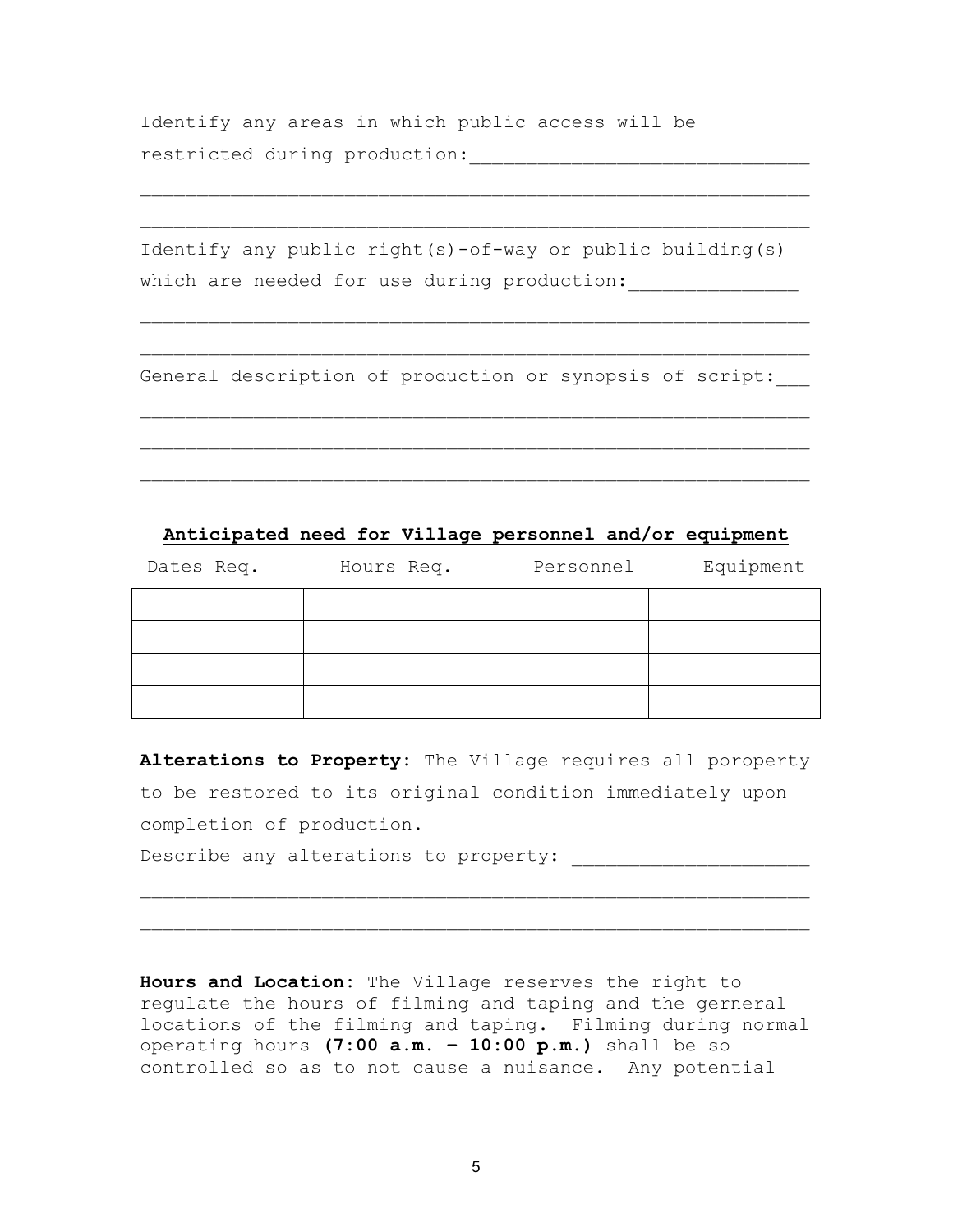for excessive noise, smoke, light, vibration, etc. during the course of production shall be so identified.

Describe any potential for excessive noise, smoke, light, vibrations, etc. during the course of production:

 $\overline{\phantom{a}}$  ,  $\overline{\phantom{a}}$  ,  $\overline{\phantom{a}}$  ,  $\overline{\phantom{a}}$  ,  $\overline{\phantom{a}}$  ,  $\overline{\phantom{a}}$  ,  $\overline{\phantom{a}}$  ,  $\overline{\phantom{a}}$  ,  $\overline{\phantom{a}}$  ,  $\overline{\phantom{a}}$  ,  $\overline{\phantom{a}}$  ,  $\overline{\phantom{a}}$  ,  $\overline{\phantom{a}}$  ,  $\overline{\phantom{a}}$  ,  $\overline{\phantom{a}}$  ,  $\overline{\phantom{a}}$ 

 $\overline{\phantom{a}}$  ,  $\overline{\phantom{a}}$  ,  $\overline{\phantom{a}}$  ,  $\overline{\phantom{a}}$  ,  $\overline{\phantom{a}}$  ,  $\overline{\phantom{a}}$  ,  $\overline{\phantom{a}}$  ,  $\overline{\phantom{a}}$  ,  $\overline{\phantom{a}}$  ,  $\overline{\phantom{a}}$  ,  $\overline{\phantom{a}}$  ,  $\overline{\phantom{a}}$  ,  $\overline{\phantom{a}}$  ,  $\overline{\phantom{a}}$  ,  $\overline{\phantom{a}}$  ,  $\overline{\phantom{a}}$ 

 $\overline{\phantom{a}}$  , and the contribution of the contribution of the contribution of the contribution of the contribution of the contribution of the contribution of the contribution of the contribution of the contribution of the

No parking on all Village streets from 2:00 a.m. to 6:00 a.m. unless permission is granted by the Village.

**Code of Conduct:** A code of conduct is expected to be followed by all those associated with the filming and taping. Examples of what will be expected by the Village is attached.

**Certificate of Insurance:** The producer shall attach a certificate of insurance, naming the Village of Lake Bluff as an additianal insured, in the amount of \$1,000,000 combined single limit and \$2,000,000 aggregate general liability, including bodily injury and property damage; and automobile liability including bodily injury and property damage. A \$2,000,000 umbrella policy may be substituted for general aggregate levels. The Village of Lake Bluff, its corporate authorities, elected officials, officers boards, commissions, attorneys, employees and agents are made additionally insured under Policy Number with respect to any and all claims which arise out of or are in any way related to the operations of (the film maker) while present in the Village of Lake Bluff.

**Certificates Attached:** \_\_\_\_\_\_\_\_\_\_\_\_\_\_\_\_\_\_\_\_\_\_\_\_\_\_\_\_\_\_\_\_\_\_\_\_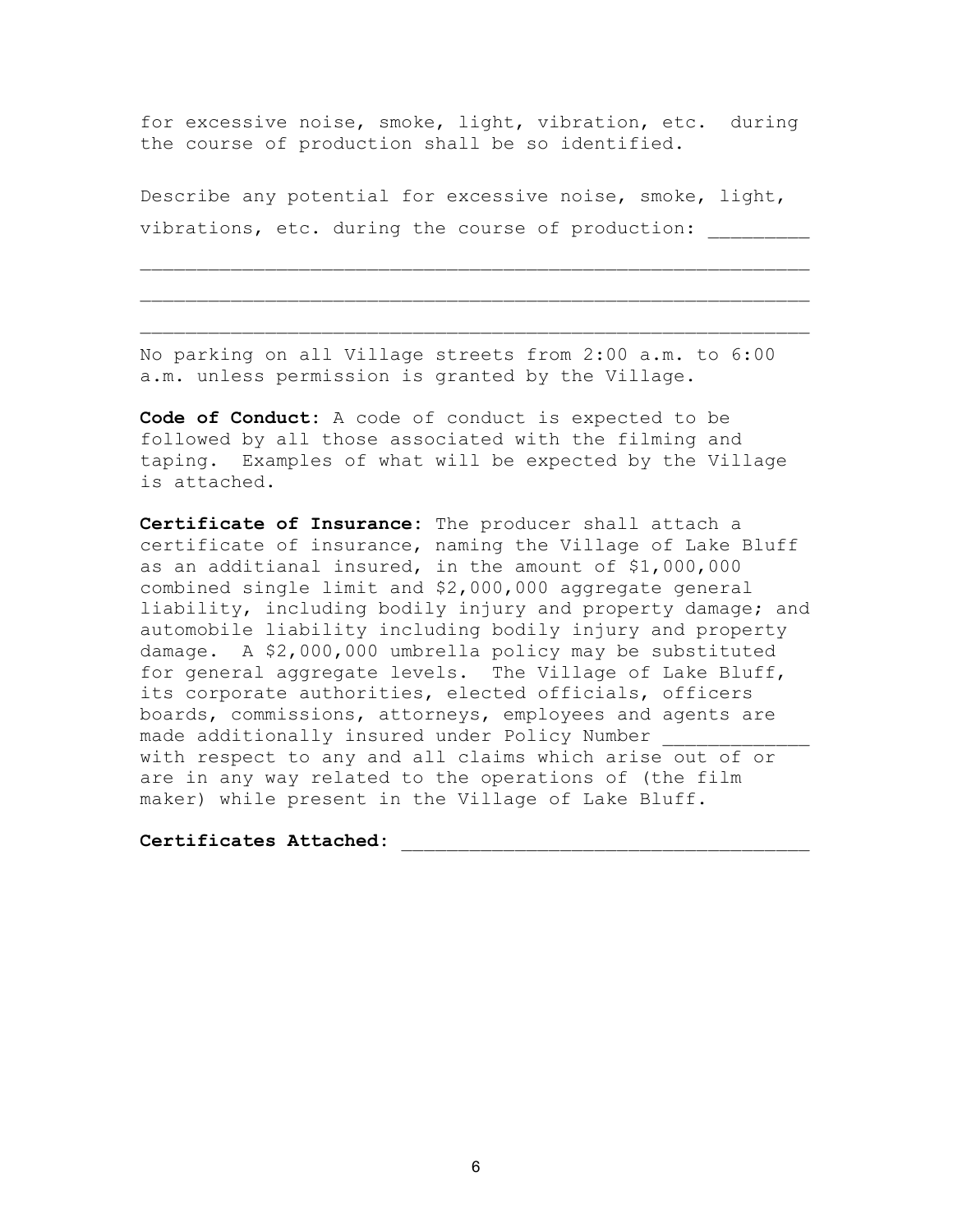#### **HOLD HARMLESS AGREEMENT**

The producer shall sign the following Hold Harmless Agreement with the Village of Lake Bluff holding the Village harmless from any claim that may arise from their use of designated public property, right-of-way, or equipment in conjunction with the permitted use:

 I certify that I represent the firm which will be performing the filming/taping at the locations specified on this permit application. I further certify that I and my firm will perform in accordance with the directions and specifications of the Village of Lake Bluff, and that I and my firm will indemnify and hold harmless the Village of lake Bluff for and from any loss, damage, expense, claims and cost of every nature and kind arising our of or in connection with the filming/taping pursuant to this permit.

Signature and Title **Date** Date

### **LIABILITY**

The applicant agrees to pay in full, promptly upon receipt of an invoice, the cost of repair for any and all damage to public or private property, resulting from or in connection with, the production, and restore the property to its condition prior to the production.

 $\_$  , and the set of the set of the set of the set of the set of the set of the set of the set of the set of the set of the set of the set of the set of the set of the set of the set of the set of the set of the set of th

### **APPROVAL**

The producer or representative shall sign this application, and upon favorable consideration of this application, shall enter into an agreement with the Village subject to the aforementioned terms. This agreement must be signed by the Village Administrator or his designee prior to any production activity taking place. A signed copy will be returned to the producer or representative. Questions should be directed to:

 $\overline{\phantom{a}}$  , and the contribution of the contribution of the contribution of the contribution of the contribution of the contribution of the contribution of the contribution of the contribution of the contribution of the

Phone: \_\_\_\_\_\_\_\_\_\_\_\_\_\_\_\_\_\_\_\_\_\_\_\_\_\_\_\_\_\_\_\_\_\_\_\_\_\_\_\_\_\_\_\_\_\_\_\_\_\_\_\_